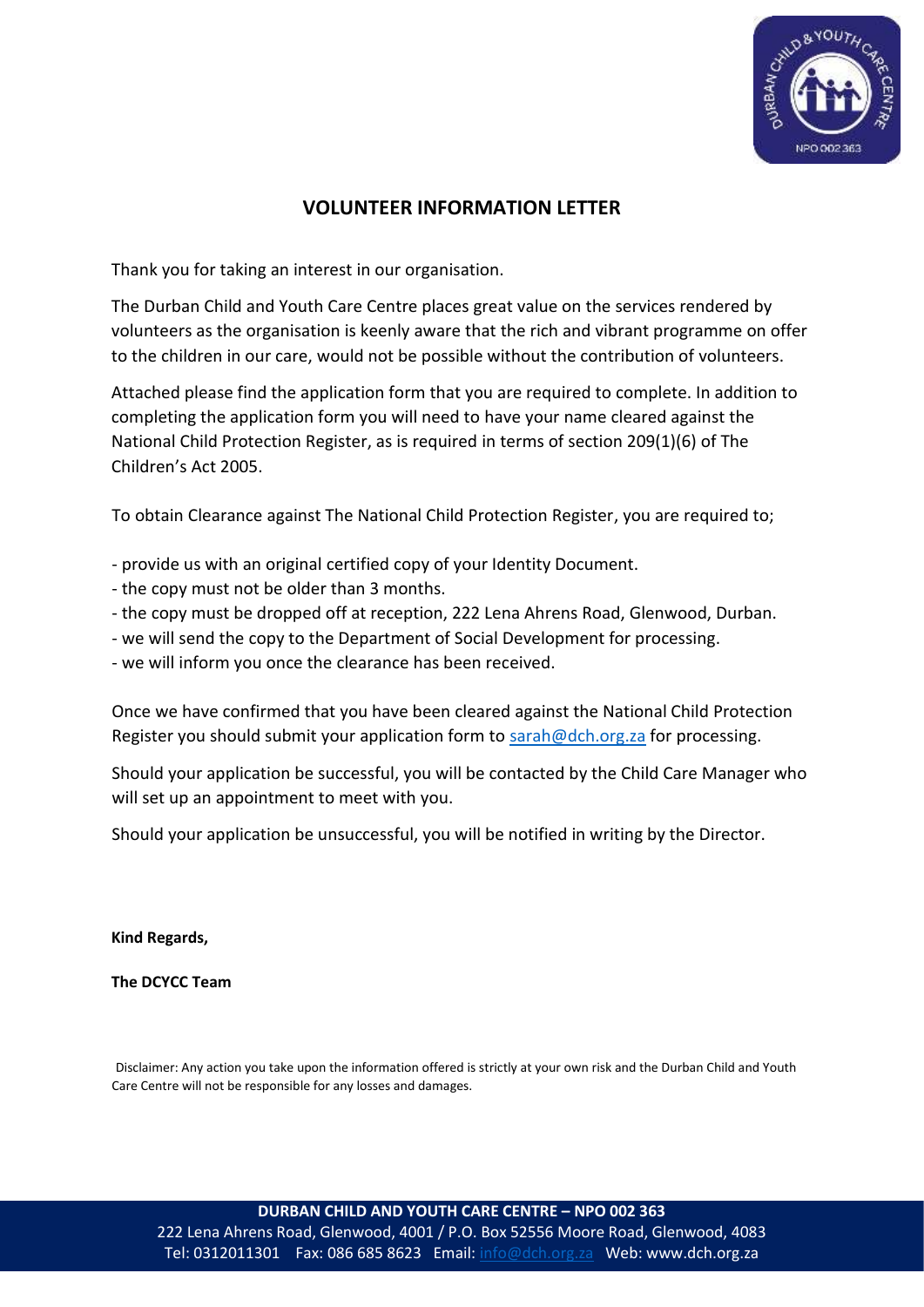

# **Volunteer Application Form Date: \_\_\_\_\_\_\_\_\_\_\_\_\_\_\_\_\_**

| <b>Name and Surname</b>      |  |
|------------------------------|--|
| <b>ID Number</b>             |  |
| <b>Email Address</b>         |  |
| <b>Address</b>               |  |
| <b>Contact Number</b>        |  |
| Person to contact in case of |  |
| emergency                    |  |
| (Name & number)              |  |

### **1. Skills & Interests**

| <b>Educational Background</b> |                                               |  |
|-------------------------------|-----------------------------------------------|--|
| <b>Current Occupation</b>     |                                               |  |
| Employer                      |                                               |  |
| Hobbies & Interests           |                                               |  |
| <b>Previous Volunteer</b>     |                                               |  |
| Experience (Please include    |                                               |  |
| organisation you              |                                               |  |
| volunteered for)              |                                               |  |
| <b>Skills</b>                 |                                               |  |
| What do you understand        |                                               |  |
| about volunteering?           |                                               |  |
| Interest                      | Homework supervision for both groups          |  |
| (Tick what you would like to  | and individuals                               |  |
| assist with)                  | Provision of relief work when there is a      |  |
|                               | shortage of staff (staff are ill or attending |  |
|                               | trainings etc.)                               |  |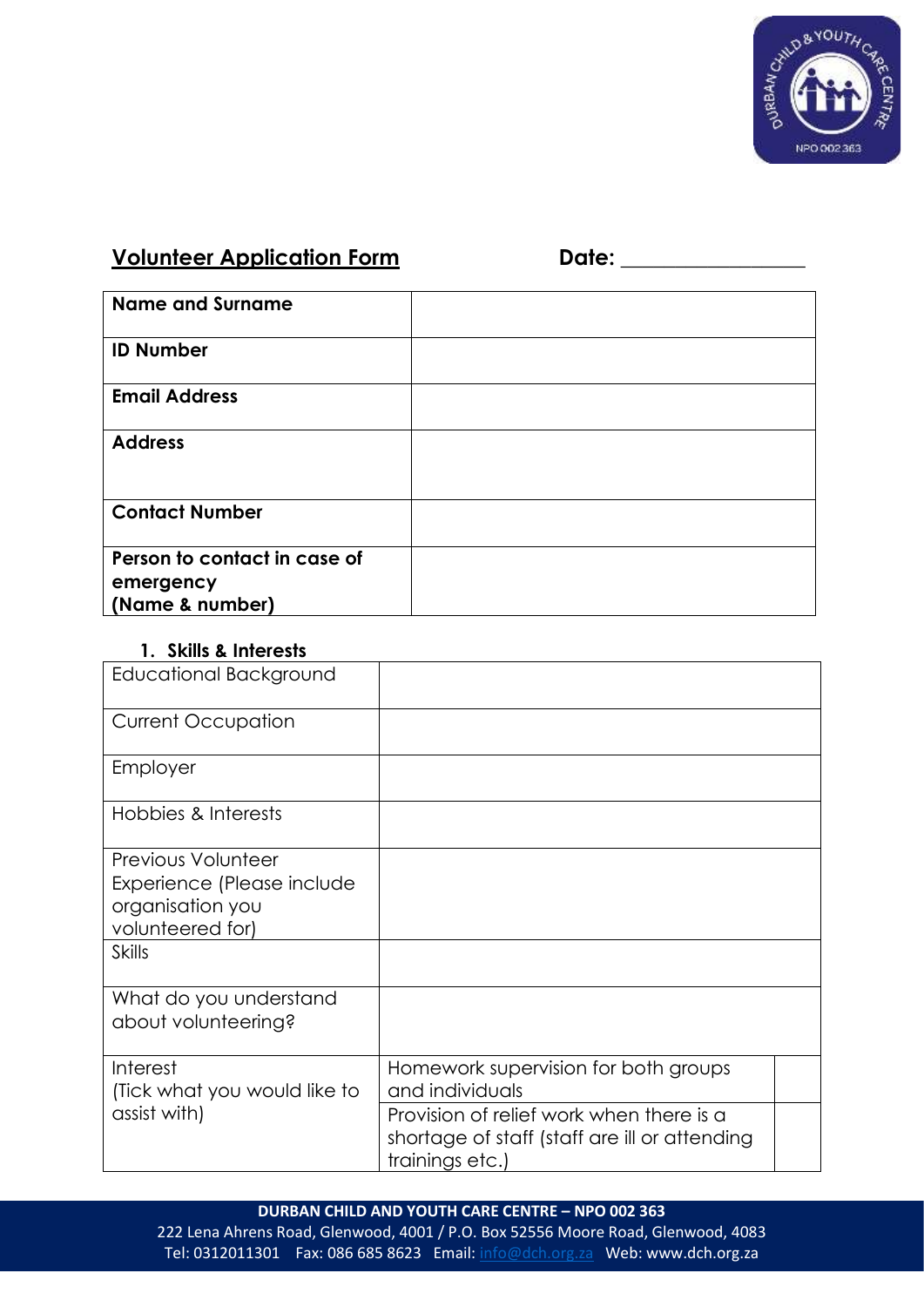

| Planning & implementing activities with    | 3                |
|--------------------------------------------|------------------|
| children                                   | NPO <sub>5</sub> |
| Sign language interpreter for group        |                  |
| sessions for children who have hearing     |                  |
| disabilities                               |                  |
| Assisting with preparing meals over        |                  |
| weekends                                   |                  |
| Story time with pre-schoolers during       |                  |
| homework time                              |                  |
| Accompanying children to afternoon         |                  |
| programmes or activities                   |                  |
| Extra lessons for children (such as maths, |                  |
| English)                                   |                  |
| Assistance with coaching different sports  |                  |
| Motivational reading programs for older    |                  |
| children                                   |                  |
| Arts & crafts activity groups              |                  |
| Swimming lessons                           |                  |
| Sewing e.g. Mending, making basic          |                  |
| clothing items                             |                  |
| Driving over weekends and in the           |                  |
| evenings (a valid PDP is required)         |                  |
| Braiding of girls hair                     |                  |
| Running the food gardens                   |                  |
| <b>General Gardening</b>                   |                  |
| Cleaning up the grounds with children on   |                  |
| a weekly basis                             |                  |
| Other:                                     |                  |
|                                            |                  |

# **2. Preferences in volunteering**

| Is there a particular group with which you are                                                          | $2-10$ years                              |  |  |
|---------------------------------------------------------------------------------------------------------|-------------------------------------------|--|--|
| interested in working with?                                                                             | $5-12$ years                              |  |  |
|                                                                                                         | 13-18 years                               |  |  |
|                                                                                                         | 12-18 years                               |  |  |
|                                                                                                         | Siyakhula<br><b>Rehabilitation Centre</b> |  |  |
|                                                                                                         | $(11 - 17$ years)                         |  |  |
| Is there any groups that you would not be<br>interested in working with? (such as girls or boys<br>etc. |                                           |  |  |
|                                                                                                         |                                           |  |  |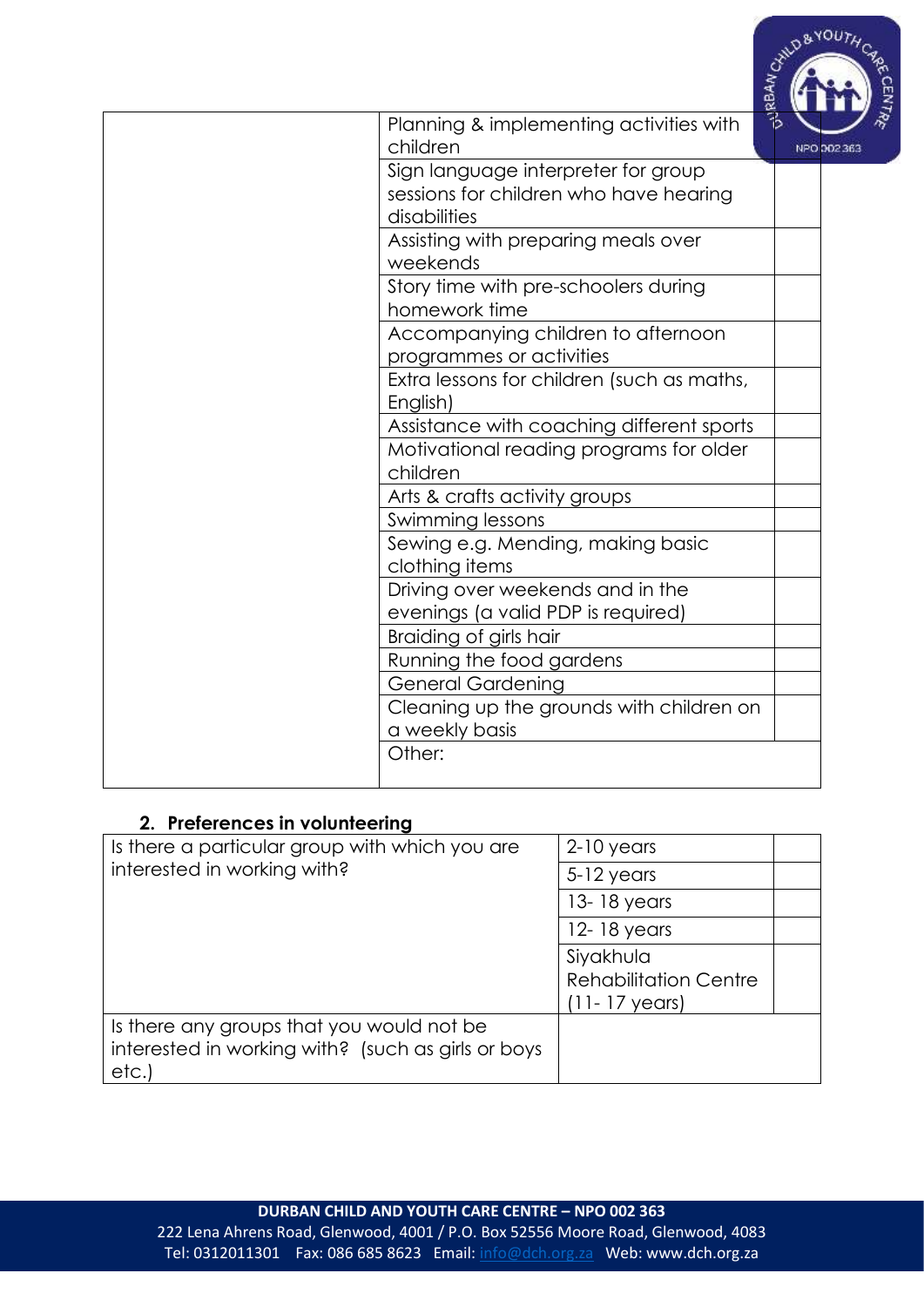

# **3. Availability**

| At what times are you interested in |          | Y/N | Specify times |
|-------------------------------------|----------|-----|---------------|
| volunteering?                       | Flexible |     |               |
|                                     | Weekends |     |               |
|                                     | Weekdays |     |               |
|                                     | Evenings |     |               |
|                                     | Other:   |     |               |

# **4. Background**

| Why do you want to volunteer for           |  |
|--------------------------------------------|--|
| Durban Child and Youth Care Centre?        |  |
| Do you have a driver's license?            |  |
| Do you have any physical limitations or    |  |
| are you under any course of treatment      |  |
| which might limit your ability to perform  |  |
| certain types of work? If yes, please      |  |
| explain                                    |  |
| Is there anything else that you would like |  |
| to disclose to the organisation?           |  |

### **5. References**

| Name: | Phone number: |
|-------|---------------|
|       |               |
|       |               |
|       |               |
|       |               |

### **Conditions attached to providing voluntary services to the Durban Child and Youth Care Centre:**

The following are a list of expectations, of you as a volunteer of the Durban Child and Youth Care Centre.

#### **You are expected to:-**

- Abide by the organization's policy and procedures.
- Work within the Child and Youth Care Codes of Ethics.
- Observe and adhere to prohibited behavior measures.
- Develop and maintain open relationships with staff and young people.
- Contact the Child Care Manager should you experience concern, difficulties or require support and guidance.
- On arriving at a unit, announce yourself to the child care worker on duty, and sign the volunteer register.
- Fit in with the routines and activities, which have been set for the day.
- •